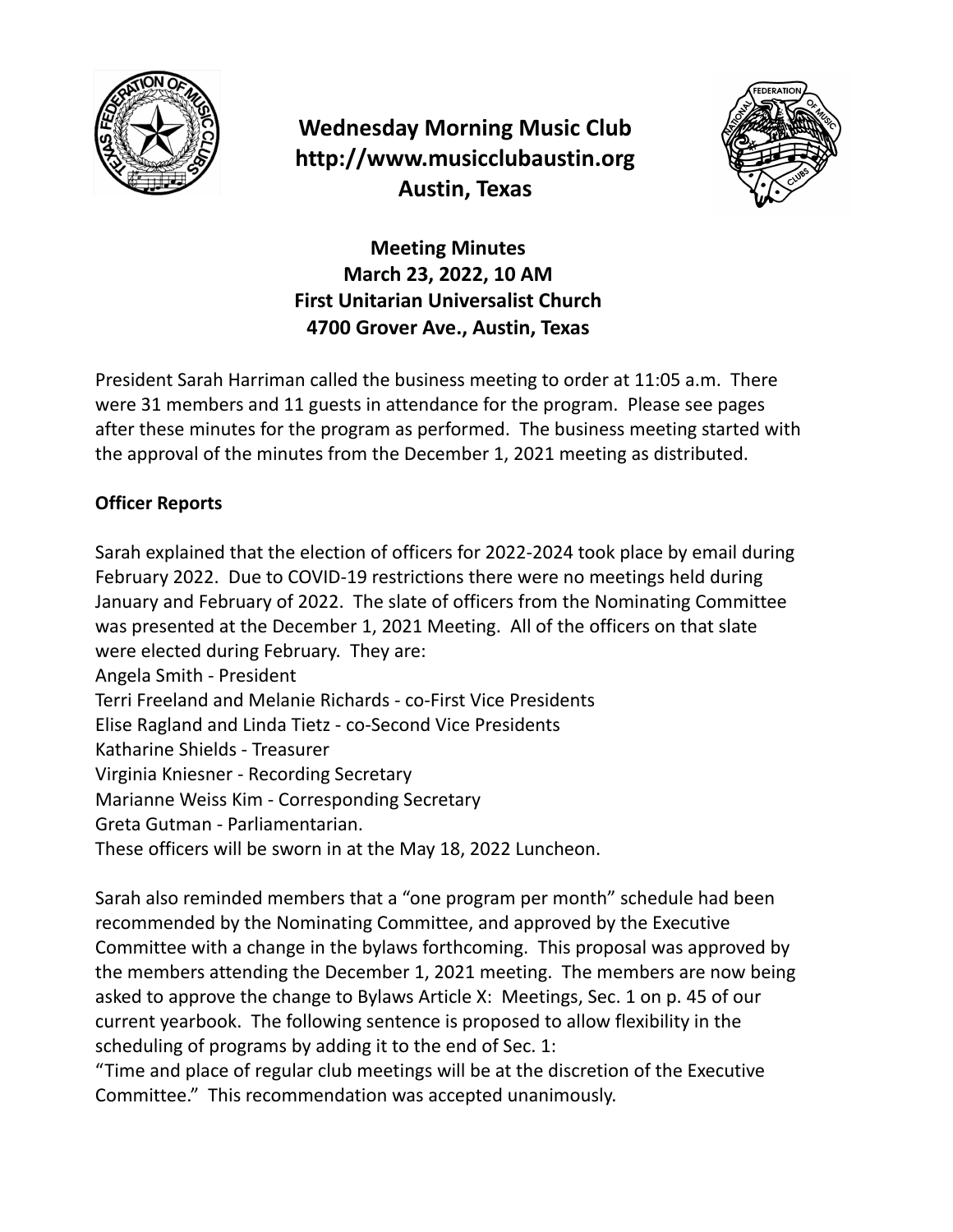### **Committee Reports**

Mary Parse, Chair of the Wilcox, Maurer, Putter, and Rudd Contests, gave a report on the Saturday, March 19, 10 a.m. to 5 p.m. event. Twenty-two students registered to perform: 6 seniors in the morning Maurer Contest, and 16 (Grades 9-11) in the afternoon Wilcox Contest. The winners will perform at our May 18 Luncheon.

#### **Maurer Contest**

First Place: Weiran Jiang, Violin and Sally Strawn Rudd Supplemental Award Second Place (Putter Award) Jon-Paul Lopez, Tenor and two Honorable Mentions

### **Wilcox Contest**

First Place Thomas Nguyen, Piano Second Place: Peter Kim, Volin and three Honorabe Mentions

There were three judges: 1) Paula Bird, Violinist, Pianist, and Professor of Music at Texas State University; 2) Dr. Alexandre Maynegre-Torra, Staff Pianist in Collaborative Piano, Butler School of Music, U. T. Austin; and 3) Dr. James Morrow, Retired Head of Choral Activities and Professor of Choral Conducting, Butler School of Music, U. T. Austin. There were five one-shift monitors: Linda Tietz, Katharine Shields, Martha Cook, Suzy Gallagher, and Deborah Cavin. There were three three-shift monitors: Mary Parse, Barbara Buttrey, and Virginia Kniesner.

## **Announcements**

Angela Smith announced a free concert by the Inside Out Steeldrum Band. It is their annual Carnival Concert at Mccallum High School's Performing Arts Center on March 31 at 7 p.m.

Judy Trejo introduced her husband as a guest at today's meeting. She also announced that the Balcones Community Orchestra performs every month during the school year. There is no admission charge. There will be a Sunday, April 24 concert at 4 p.m. in St. Martin's Lutheran Church with a cello guest artist. The Sunday, May 22 concert will be held at 4 p.m. in St. Matthew's Episcopal Church featuring a piano guest artist.

The business meeting adjourned at 11:14 a.m. Submitted by Virginia Kniesner, Recording Secretary